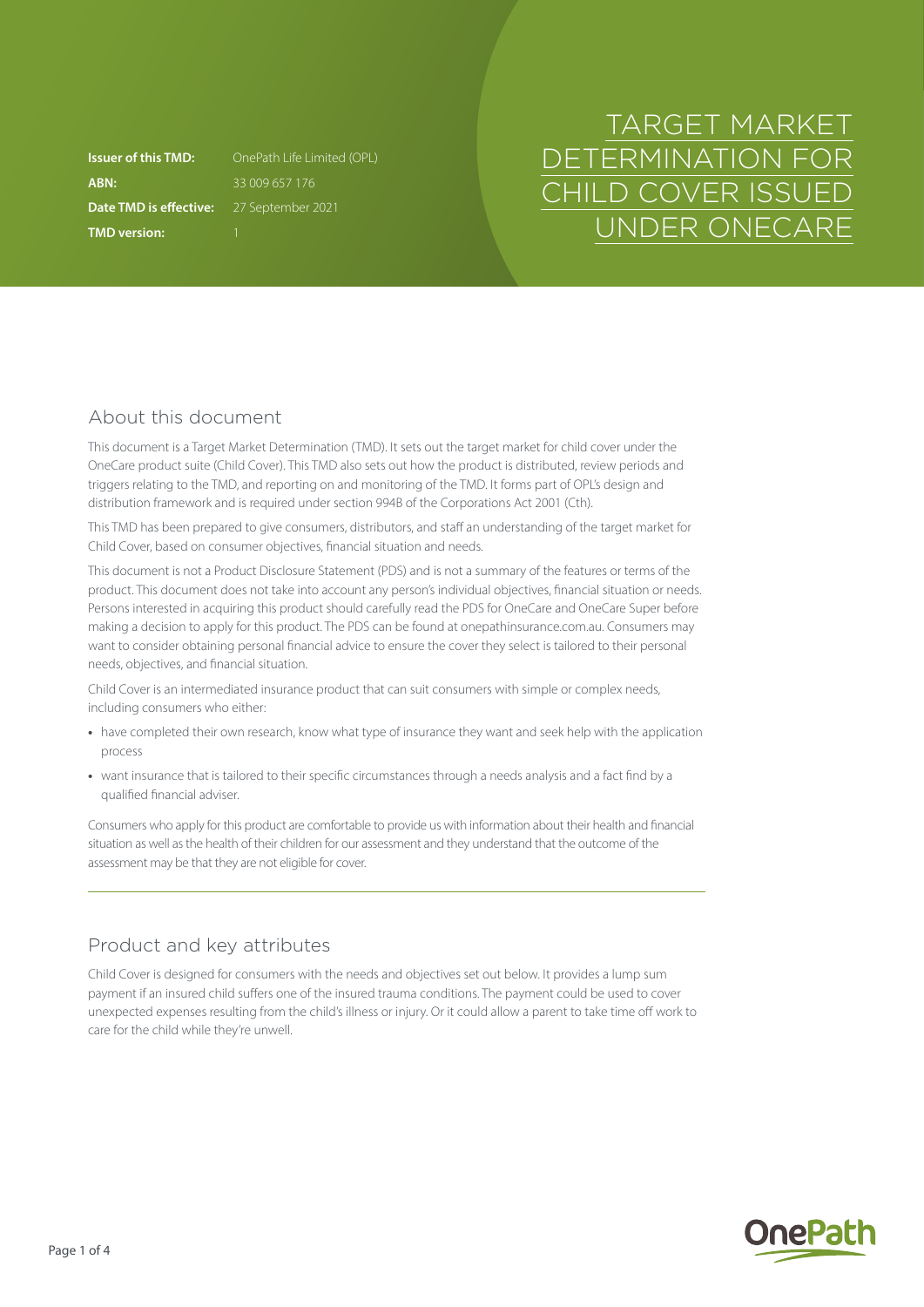#### **Needs and objectives**

Child Cover is designed to provide financial protection for consumers who have one or more children and have one or more of the following personal objectives and needs, ie. a consumer who:

- **•** wants to reduce financial return-to-work pressure in the event of a child's serious illness or injury by funding extended carer leave
- **•** wants help with funding treatments in the event of a child's serious illness or injury which could otherwise result in out-of-pocket medical expenses not covered by Medicare or private health insurance, transport expenses and accommodation costs
- **•** wants help with further education expenses for a child who has disrupted schooling due to serious illness or injury
- **•** wants to reduce financial return-to-work pressure in the event of a child death.

Broadly, the target market is consumers who have or expect to have outstanding financial commitments that will not be met in the event of child's specified trauma event and who have capacity to pay premiums on an ongoing basis. As the product pays a lump sum in the event of certain specified trauma events it is likely to meet the needs, or go towards meeting the needs, of consumers in the target market.

#### **Eligibility requirements**

When applying for Child Cover, consumers must satisfy all of the following:

- **•** are parents, grandparents or other full-time carers of children who are aged between 2 and 15 applying for, or already holding, other OneCare cover under the same policy
- **•** are in Australia
- have Australian residency or are in the process of applying for permanent Australian residency.

Child Cover is subject to our assessment of health and children with pre-existing health conditions may not be eligible for cover.

#### **Financial capacity**

Child Cover is designed for consumers who have the financial capacity to purchase it and to hold it over the timeframe identified for financial protection, ie. a consumer who has the financial capacity to pay premiums in accordance with the chosen premium structure, fees and government charges. This is important for these two reasons:

- **•** the cost of cover will generally increase over time
- **•** cover will be cancelled, and the life insured won't be covered, if premiums are not paid.

Appropriate consumers will thus meet some or all of the following criteria:

- **•** be earning income
- **•** have personal savings
- **•** have other means to fund premiums, fees, and government charges, such as family or other relationships.

#### **Key exclusions**

The following events are not covered under Child Cover:

- **•** an intentional self-inflicted act of the insured child, the policy owner, a parent or guardian of the child, or someone who lives with or supervises the child
- **•** some events are not covered in the first 90 days of any cover or any reinstated cover. This also applies to any increases in cover after the cover starts.

This product may be subject to additional exclusions, based on our assessment of an application.

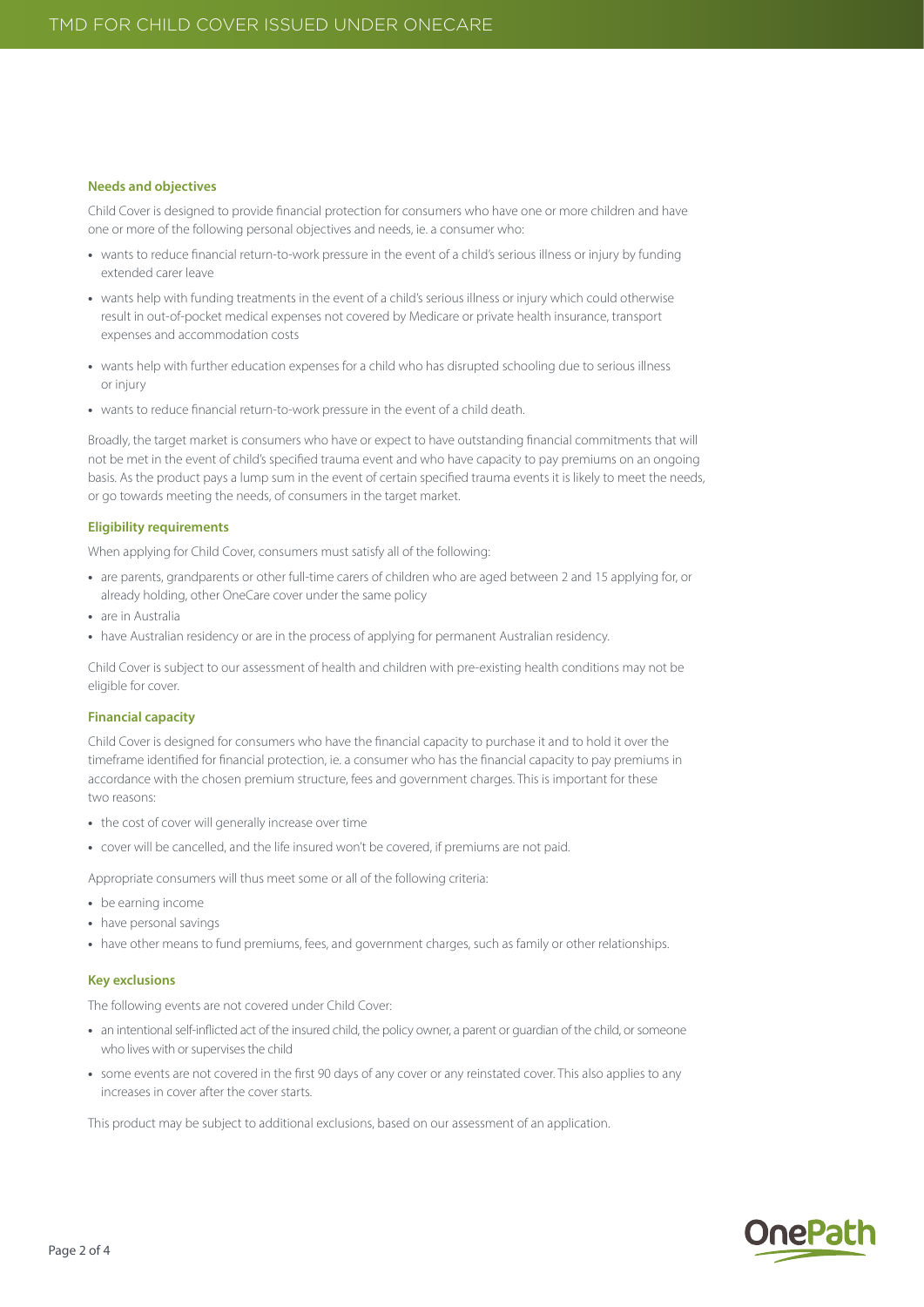## Conditions and restrictions on distribution

In light of the obligations under Part 7.8A of the Corporations Act (product design and distribution obligations), an application for Child Cover must be submitted by a Distributor who is operating under an AFSL with appropriate authorisations. The Distributor may only submit applications for consumers who satisfy all of the following:

- **•** have received a current OneCare and OneCare Super PDS
- **•** have been given personal or general financial advice
- **•** are in Australia
- have Australian residency or are in the process of applying for permanent Australian residency.

The Distributor should not sell this product to a consumer who is unlikely to ever be eligible to claim the benefits under the policy.

These distribution conditions for Child Cover are appropriate and will assist in distribution being directed towards the target market.

#### Personal advice

Consumers that obtain personal advice are more likely to be in the target market for Child Cover because advisers have a duty to comply with the statutory best interests duty when providing personal advice.

The Distributor is expected to take into account any relevant information obtained about the consumer's financial situation, to ensure that Child Cover is sold in accordance with this TMD. Relevant information could include (but is not limited to):

- **•** dependants
- **•** employment and income
- **•** other insurance
- **•** debts.

#### General advice

Consumers that obtain general advice are more likely to be in the target market if Distributors distribute the product in alignment with the issuer's distribution conditions relating to the relevant distribution channel, ie.

- **•** consumer has been provided with general advice in relation to this product
- **•** this product is only distributed to consumers who have completed their own research, know what type of insurance they want and seek help with the application process.